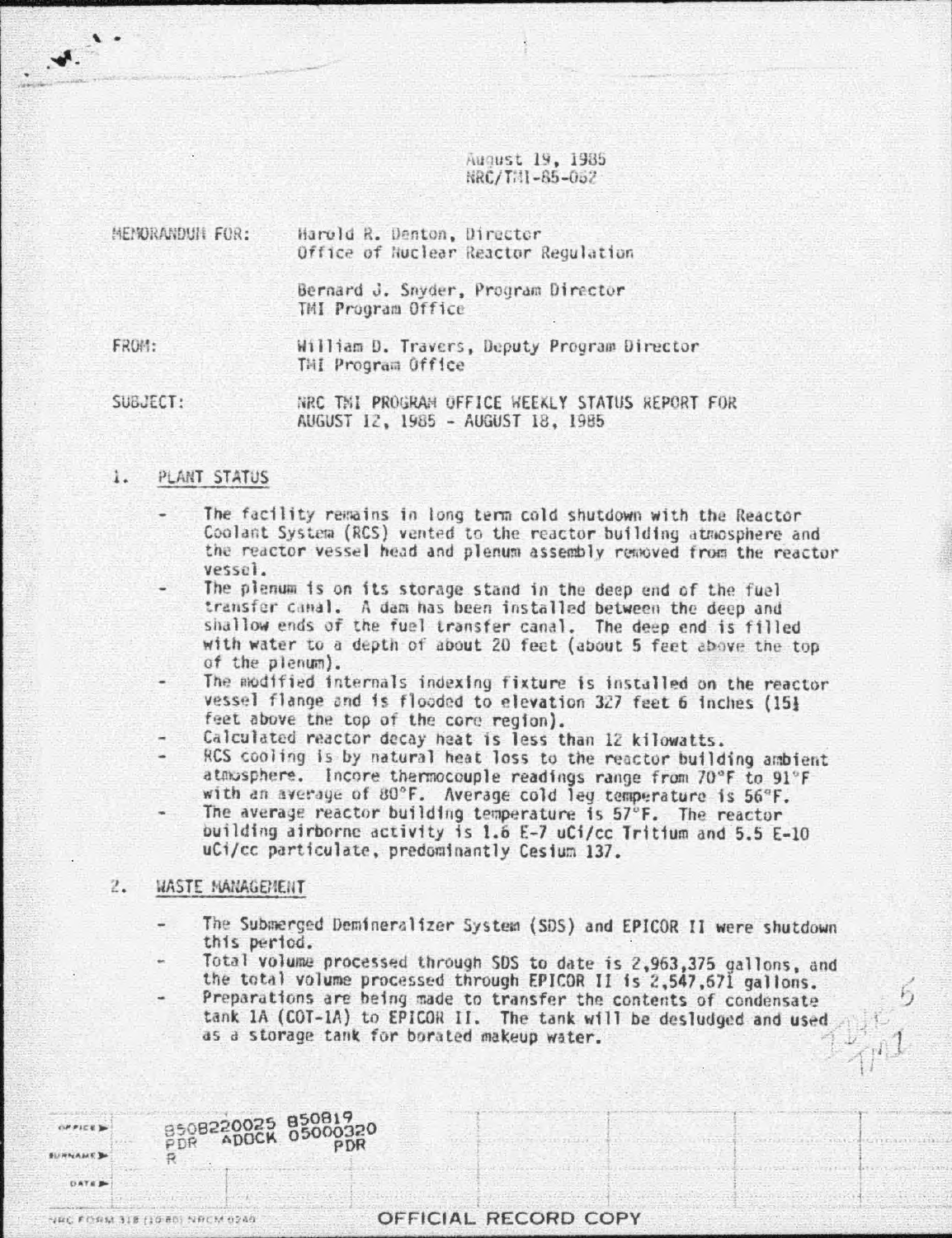Harold R. Denton Bernard J. Snyder

# $\mathcal{A}_{\mathcal{A}}$ DOSE REDUCTION/DECONTAMINATION ACTIVITIES

- Decontamination activities are continuing on the 281' level of the Auxiliary Building.
- Average general area radiation dose rate is 40 mrem per hour on the 347' level of the reactor building and is 67 mrem per hour on the 305' level of the reactor building.

# ENVIRONMENTAL MONITORING 4.

- EPA sample analysis results show TH! site liquid effluents to be in accordance with regulatory limits, NRC requirements, and the City of Lancaster Adreement.
- TMI water samples taken by the US Environmental Protection Agency at the plant discharge to the river consisted of seven daily composite samples taken from July 27, to August 3, 1985. Gamma scans detected no reactor related radioactivity.
	- The Lancaster water sample taken at the water works intake and analyzed by the US Environmental Protection Agency consists of a seven day composite sample taken from July 28 to August 3, 1985. A gamma scan detected no reactor related radioactivity.
- The NRC outdoor airborne particulate sampler at the TNI Site collected a sample between August 7 and August 15, 1985. No reactor related radioactivity was detected. Analysis showed I-131 and Cs-137 concentrations to be less than the lower limits of detectability.

# 5. REACTOR BUILDING ACTIVITIES

- Installation of the rotating work platform and service platform (over the reactor vessel) has been completed.
- Equipment was staged into the reactor building and installation is almost complete on the cable management system.
- installation of tool racks for defuciing tools continues.
- Defueling Water Cleanup System (DWCS) preoperational testing continued this week. On August 14, 1985, a hose connection separated, spilling 3,000 gallons of water from the test rig to the reactor building basement. The portion of the DWCS being tested used the fuel transfer canal (FTC) as its water source. The FTC level dropped 10 inches as a result of the spill. No environmental releases nor increases in reactor building radiation levels resulted from the event. The FTC water level was restored by transferring water from the borated water storage tank.

# 6. AUXILIARY AND FUEL HANDLING BUILDING ACTIVITIES

- Installation of the DNCS continued, Partial DNCS turnover for processing RCS during early defueling is scheduled to be completed in late August.
- The first of four fuel canister racks are on site with further deliveries scheduled through August.

| OFFICE  |                                 |  |                      |  |  |
|---------|---------------------------------|--|----------------------|--|--|
| SURNAME |                                 |  |                      |  |  |
| DATE    |                                 |  |                      |  |  |
|         | NRC FORM 318 (10 80) NRCM 0240. |  | OFFICIAL RECORD COPY |  |  |

 $\overline{2}$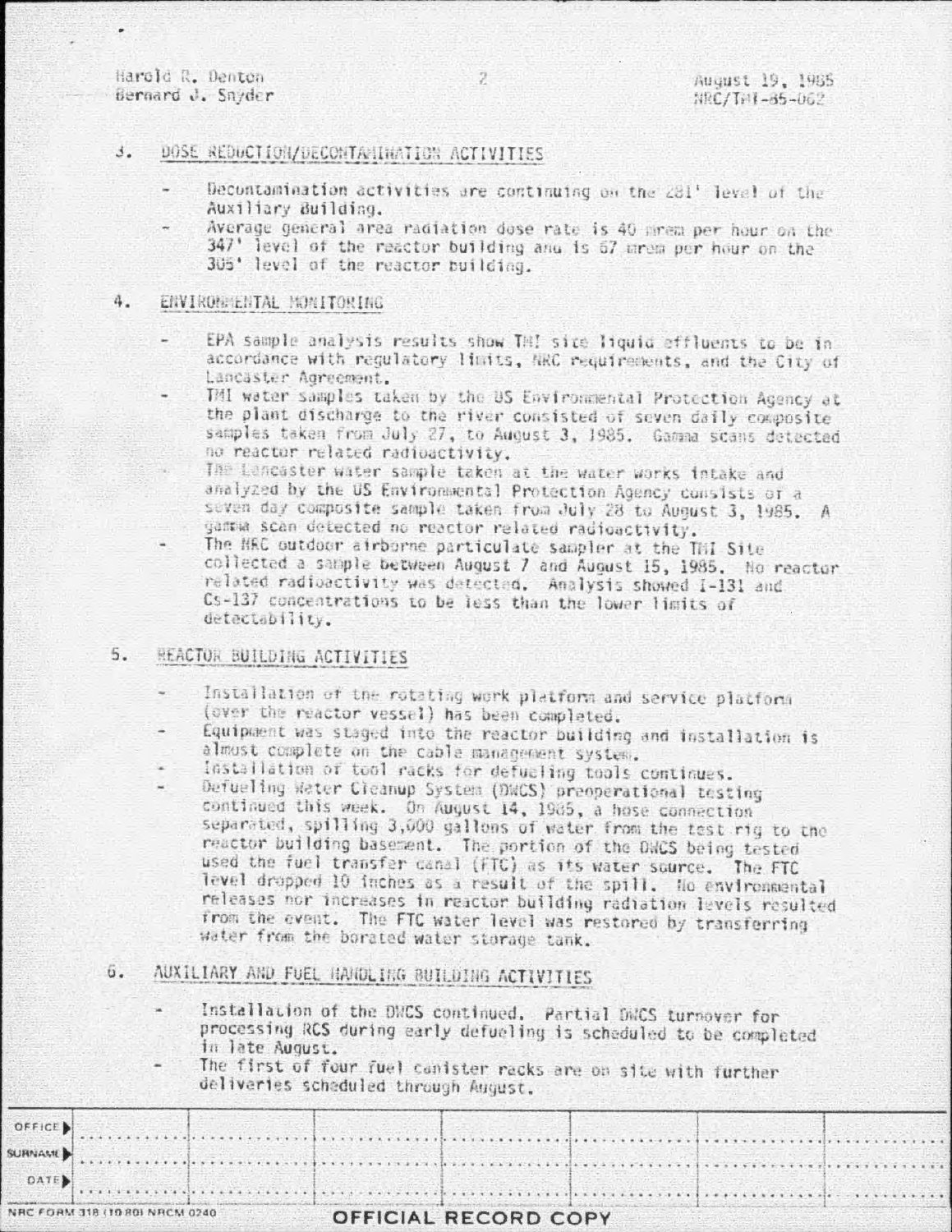Harold R. Denton Bernard J. Snyder

## $7.$ REINSTATEMENT OF WASTE BURTAL IN WASHINGTON STATE

On Friday, August 16, 1985, GPU Ruclear's burial privileges at Hanford. Washington were restored. The suspension, involving three misclassified drums, was reported in the August 12, 1985 Weekly Status Report. The waste burial permit was reinstated after Washington State officials reviewed GPU Nuclear's corrective actions.

 $\mathbf{2}$ 

## 8. NRC EVALUATIONS IN PROGRESS

- Technical Specification Change Requests numbers 48, 49, and 50,
- Recovery Operations Plan Change numbers 29, 31, 32, and 34,
- Fuel Canister Technical Evaluation.
- Fuel Handling Senior Reactor Operator Training Program .
- Defueling Safety Evaluation.
- Application for seismic exemption. Ξ

## $\overline{Q}$ . PROJECTED SCHEDULE OF FUTURE EVENTS

Start of Defueling: October 1985

#### 10. PUBLIC HEETING

The next meeting of the Advisory Panel for the Decontamination of Three Mile Island Unit 2 is scheduled for September 11, 1985. The meeting will be at the Environmental Matters Committee Room (Room 160), House Office Building, College Avenue, Annapolis, Maryland from 6:00 to 9:00 PM. The purpose of the meeting is to inform the public of progress being made in the THI-2 cleanup and to allow the public to voice concerns and make comments on any aspects of the cleanup. The status of the processed water will also be discussed.

> ORIGINAL SIGNED BY William D. Travers

William D. Travers Deputy Program Director **TAI Program Office**